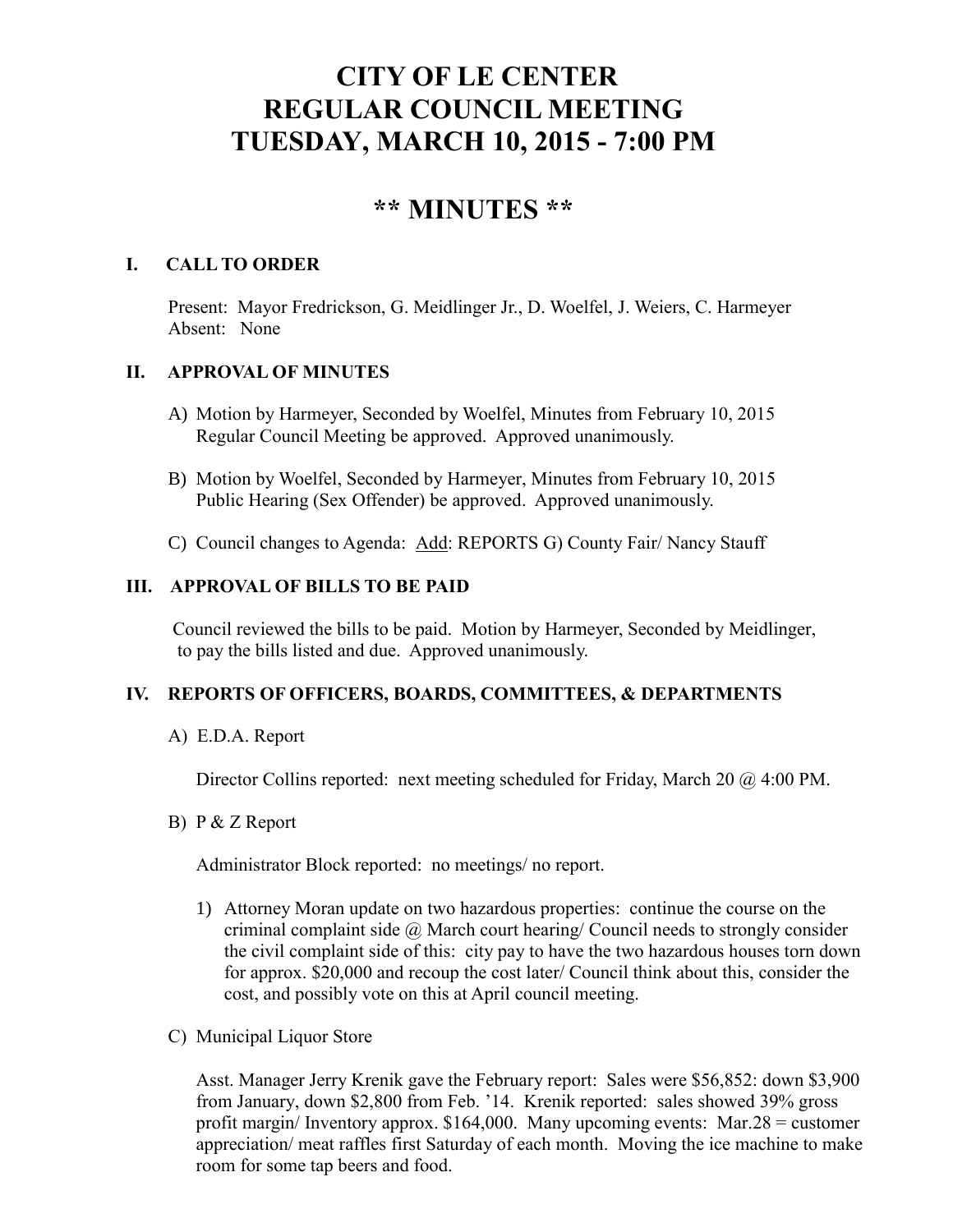D) Police Department

Police Chief Pfarr reported on the police activities for month of February: 100 calls  $\omega$ 1,989 miles patrolled/ total calls down 29%, total miles up 15% for 2015. Pfarr also reported: average month; not much happening for crimes.

E) Water, Sewer, Streets, Parks

Public Works Supt. Curt Roemhildt reported:

- St. Pat's Day Celebration- helping Municipal, VFW, and Legion get ready; street sweeping to pick up the winter sand.
- F) Bolton & Menk Engineering

Engineer Hawbaker absent due to prior commitment/ no report.

G) County Fair/ Nancy Stauff

 Ms. Stauff reported: received \$3,300 grant for fixing the historic horse building/ use Legacy grant money for purchasing trees/ New Ulm Battery hired to come fire four rounds on Saturday/ use Legacy money to set up Veteran's Memorial (seeking old photo's, articles, etc.) Request permission to use the Legion pavilion on Sat. for peddle car event (yes) and Ranch Rodeo is coming. Yes- they are trying for the next Trapper's Association Annual Show. Mayor pledged city support in any way needed.

#### **V. PUBLIC FORUM**

There were no petitions, requests, comments, or communications from the public.

#### **VI. OLD BUSINESS**

- A) Administrator Collins reported the new sex offender residency ordinance was published February 25 in the official newspaper (LC Leader) and was now officially in force.
- B) Mayor Fredrickson addressed the Midcontinent Cable Franchise Fee annual report showing the revenues, fees, and city profit of \$2,410.43 in 2014.
- C) Committee on Banyon Software options: Councilmembers Meidlinger, Weiers, and Administrator Collins met earlier to consider the three different options the staff was considering. Councilman Meidlinger reported the committee was very in favor of the ACH utility billing direct payments; but not so much for the Payroll direct deposit (employees voted 11-4 they didn't want it) or the WebPay online payments & eBills (was not in favor of all the city fees involved and city would need to start accepting credit cards to make it worth it). After some discussion:

Motion by Meidlinger, Seconded by Weiers, to decline the Payroll direct deposit option. Approved unanimously. Motion by Meidlinger, Seconded by Weiers, to accept and buy the ACH utility billing direct payment option. Approved unanimously. Motion by Meidlinger, Seconded by Weiers, to decline the WebPay online payments & eBills option. Approved unanimously.